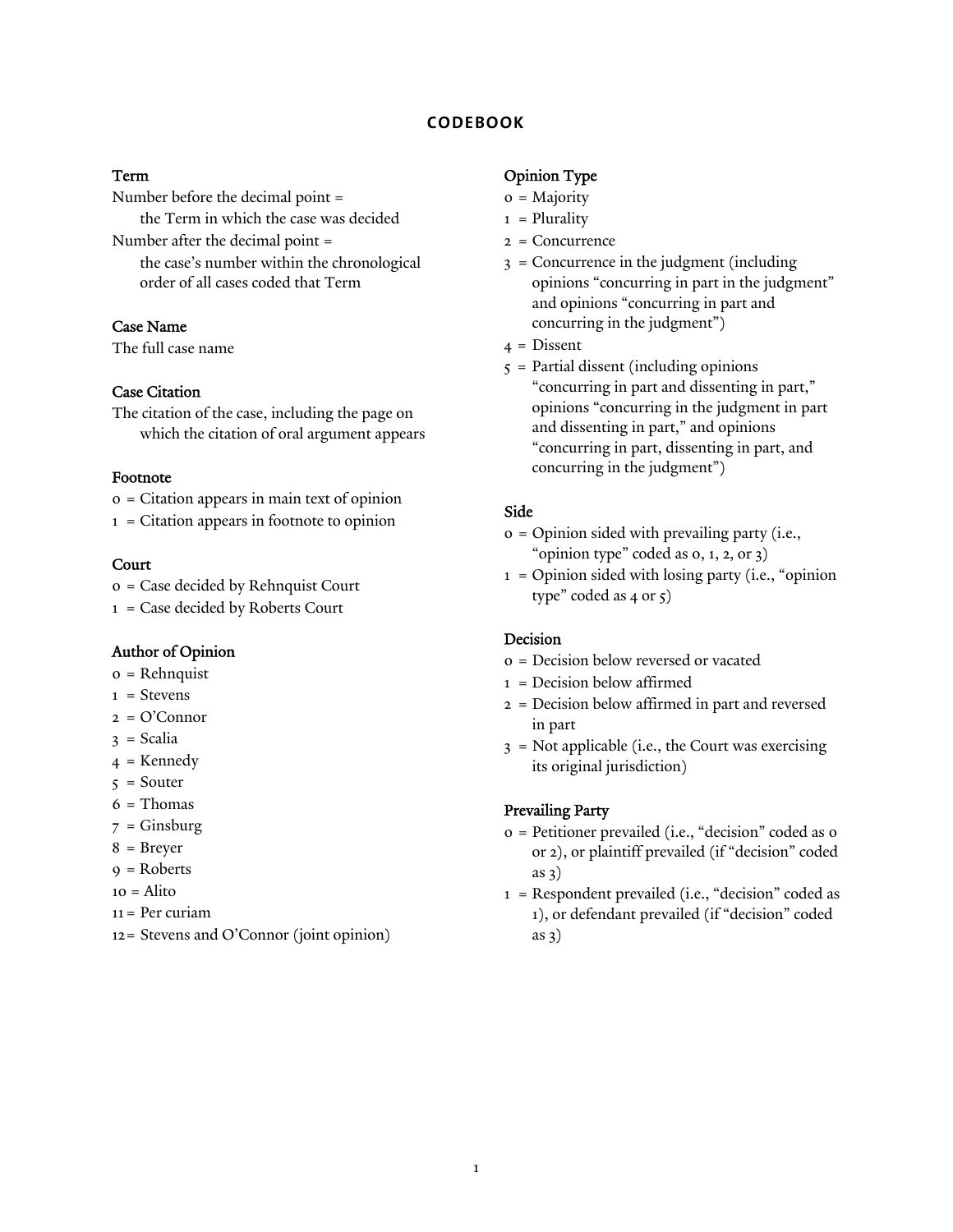## Person Cited

- 0 = Petitioner
- 1 = Respondent
- 2 = Amicus supporting petitioner
- 3 = Amicus supporting respondent
- 4 = Amicus supporting petitioner in part and respondent in part
- 5 = Advocate in oral argument before the Court in a different case
- $6$  = Justice
- 7 = No one in particular (i.e., an entire line of questioning cited)

## Friendly

- 0 = Author of opinion voted with the side of the person cited
- 1 = Author of opinion voted against the side of the person cited
- 2 = Not applicable (i.e., "person cited" coded as 5, 6, or 7)

#### Winning

- 0 = Person cited is on prevailing party's side
- 1 = Person cited is on losing party's side
- $2 =$  Not applicable (i.e., "person cited" coded as  $5$ , 6, or 7)

## SG

- 0 = Person cited is neither advocate from, nor advocate joined on the brief by members of, the U.S. Solicitor General's office
- 1 = Person cited is either advocate from, or advocate joined on the brief by members of, the U.S. Solicitor General's office
- 2 = Not applicable (i.e., "person cited" coded as 6 or 7)

#### Reason for Citation

- 0 = To describe an advocate's affirmative position
- 1 = To record an advocate's concession
- 2 = To note an advocate's representation of the record or facts
- 3 = Not applicable (i.e., "person cited" coded as 6 or 7)

## Operative Words

Words used in the opinion to introduce or describe an advocate's statements at oral argument. They help reveal the Justice's "reason for citation." See attached list.

## Additional Notes

- A string of citations referencing the same advocate for the same point counts as a single citation. For an example of such a string counted as only one citation, see *Gratz v. Bollinger*, 539 U.S. 244, 266 n.16 (2003).
- Citations of transcripts of oral arguments before courts other than the Supreme Court are not counted. For an example of such a citation not counted, see *Capitol Square & Advisory Board v. Pinette*, 515 U.S. 753, 812 (1995).
- Citations appearing in "quoting" or "citing" parentheticals are not counted. For an example of such a citation not counted, see *Bennis v. Michigan*, 516 U.S. 442, 457 (1996).
- The opinion by Justice Stevens announcing the judgment of the Court in *Morse v. Republican Party of Virginia*, 517 U.S. 186 (1996), is coded as a plurality opinion.
- The United States and the Quechan Indian Tribe in *Arizona v. California*, 530 U.S. 392 (2000), are coded as plaintiffs, and the State parties as defendants.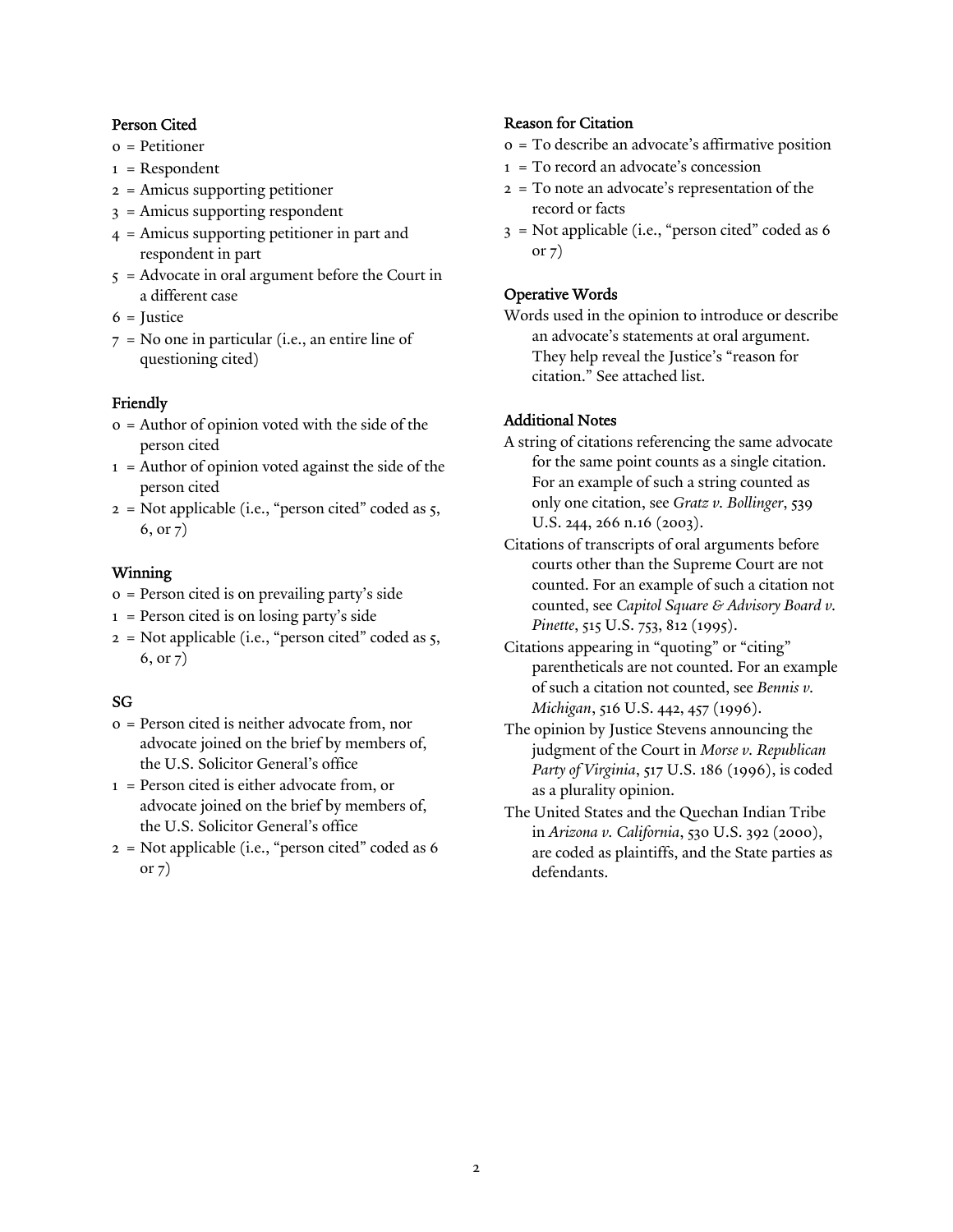## **OPERATIVE WORDS**

The following is a list of words used by the Justices in their opinions to introduce or describe an advocate's statements at oral argument. The words help reveal the Justice's "reason for citation." Words in italics correspond to more than one reason.

# 0 = To describe an advocate's affirmative position

| according to             | does not challenge            | posit             |
|--------------------------|-------------------------------|-------------------|
| add                      | does not contend              | position          |
| advance                  | does not object               | put it            |
| advise                   | does not press that issue     | raise             |
| affirm                   | does not rely                 | read              |
| agree                    | does not refer                | reaffirm          |
| allege                   | does not seriously contend    | reason            |
| allude to                | does not urge                 | reiterate         |
| analysis                 | emphasize                     | reject            |
| argue                    | endorse                       | relate            |
| argument                 | explain                       | rely on           |
| ask for                  | explanation                   | remark            |
| ask us to                | focus on                      | repeat            |
| assert                   | give                          | represent         |
| assertion                | ground                        | representation    |
| assume                   | hope                          | repudiate         |
| assurance                | hypothesize                   | request           |
| assure                   | identify                      | resist            |
| attribute to             | indicate                      | rest its case on  |
| backtrack                | inform                        | retreat           |
| believe                  | insist                        | say               |
| characterize             | interpret                     | seek              |
| claim                    | invite us                     | show              |
| clarify                  | is confident                  | speculate         |
| comment                  | is uncertain                  | state             |
| complain                 | justify                       | statement         |
| contend                  | maintain                      | stipulate         |
| contention               | make clear                    | submission        |
| declare                  | make no argument              | suggest           |
| decline                  | misread                       | support           |
| deny making such a claim | no longer argue               | take the position |
| describe                 | note                          | tell us           |
| disavow                  | observe                       | theory            |
| disavowal                | offer                         | urge              |
| disclaim                 | place no significant reliance | view              |
| disfavor                 | plead                         | we were asked to  |
| does not agree           | point out                     | wish to           |
| does not argue           | point to                      |                   |